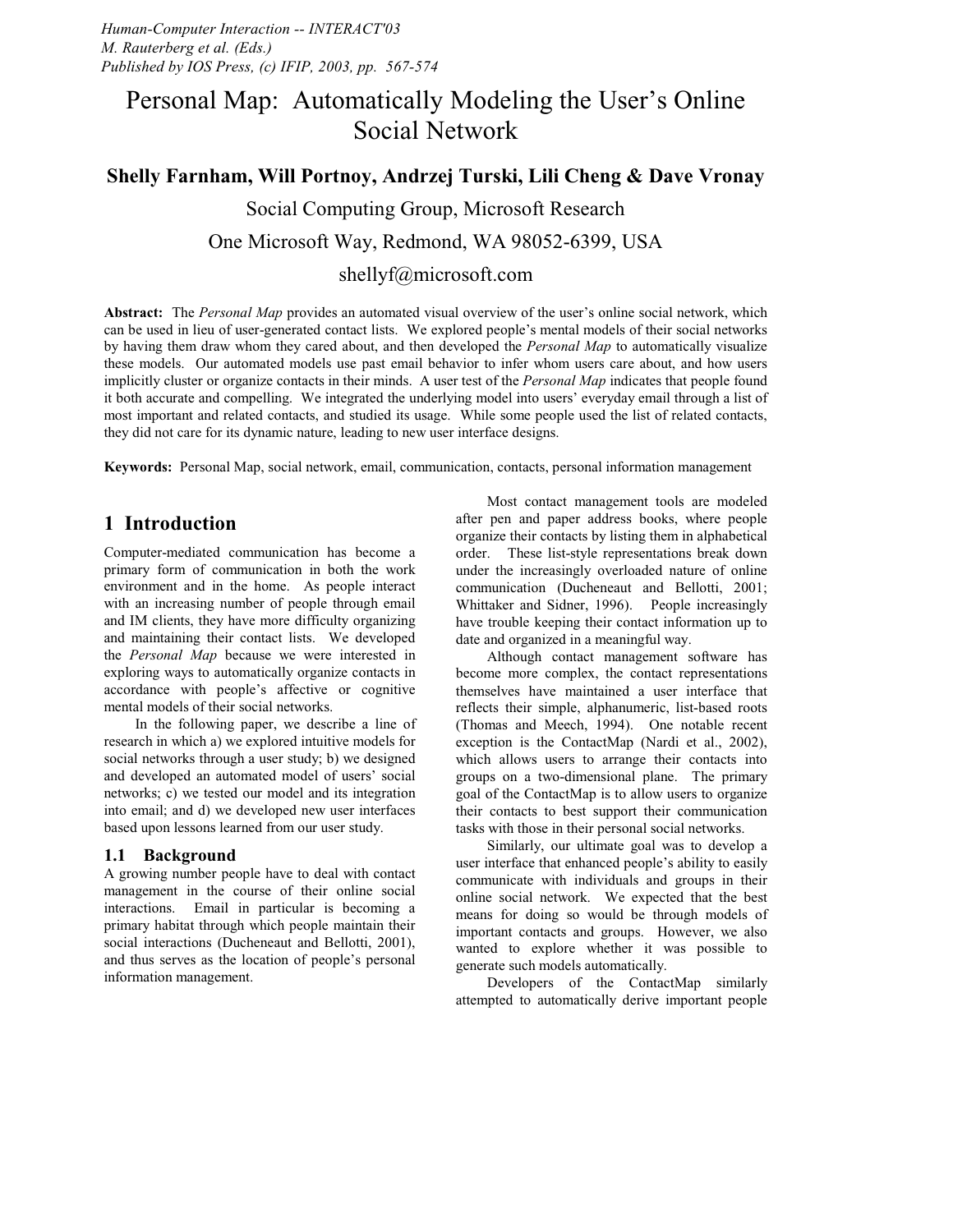and groups from email behaviour in the ContactMap. In the end they adopted a mixed strategy, inferring important people from email behaviour, but letting users generate their own groups in the ContactMap (Nardi, et al. 2002). We hoped that by carefully mapping our methods for inferring groups onto the users' expectations about their personal social networks, we might better be able to automatically generate groupings.

 Another goal of our approach was to require as little user input as possible. Social networks tend to be dynamic, requiring continual updates to the system. We expected that any user interface that relied heavily on explicitly generated user data was likely to fail in practice.

#### **1.2 Exploratory Study of User Models**

 In an exploratory study of how people naturally model their social environments, we recruited 50 participants from a local shopping mall to drew maps of their social spaces. Participants were given a piece of paper with a large rectangle labeled "People Space". In that space, they were asked to "Draw a picture or map that shows how you are connected with all of the people with whom you have significant interactions."

 Although there was a striking diversity in people's drawings, we found many consistencies. Participants tended to draw themselves in the center of their maps, place important others near the self, and draw lines to represent significant relationships. They further tended to draw circles or squares around people to represent groups, and then draw lines between groups to represent their connections. See Figure 1. People were sometimes represented as belonging to multiple groups through the use of circles, arrows, and labels.

 Given the emphasis in these drawings on not only people but the relationships between them, we decided to incorporate a social network approach into our designs, which emphasizes that people are organized depending on their relationships to each other (Wasserman and Faust, 1994). Relational ties may vary in strength and by context, and form meaningful patterns or regularities that can be assessed intuitively. Network approaches have been used in other applications to organize online conversation spaces, but they have focused more on semantic relationships (Sack, 2000) or message adjacency (Donath, Karahalio, and Vegas, 1999; Eick and Wills, 1999; Smith and Fiore, 2001), than on relationships between people.

 Contrary to more standard social network procedures, we decided to adopt a very egocentric, phenomenological approach. We were much less concerned with representing *actual* social networks than we were with modeling each individual's unique expectations about his or her social space. We focused less on grouping people depending on their actual interaction patterns, which would produce consistent social maps across people, and more on grouping people depending on how users uniquely interact with people as groups in their networks.



**Figure 1**: Drawing of social space from study*.*

### **1.3 Design Themes**

The design of the *Personal Map* was guided by the following themes.

*1.3.1 Users care most about how contacts are connected to them.* 

People tend to have an egocentric perspective, and care most about how others relate to themselves. Thus people should be placed in the context of their social networks. When organizing contacts, others should be placed on the map primarily depending on their importance to the user.

*1.3.2 People should be organized into groups depending in the user's phenomenological perspective.* 

People naturally organize people in their social networks into groups. However each individual's perspective on a social network is very unique and subjective. As such groups should be derived from the user's grouping behavior, rather than from levels of interaction between pairs in the network.

*1.3.3 The social network is dynamic.* 

Patterns or regularities in a network structure are dynamic, needing to be updated automatically depending on ongoing changes in relational ties.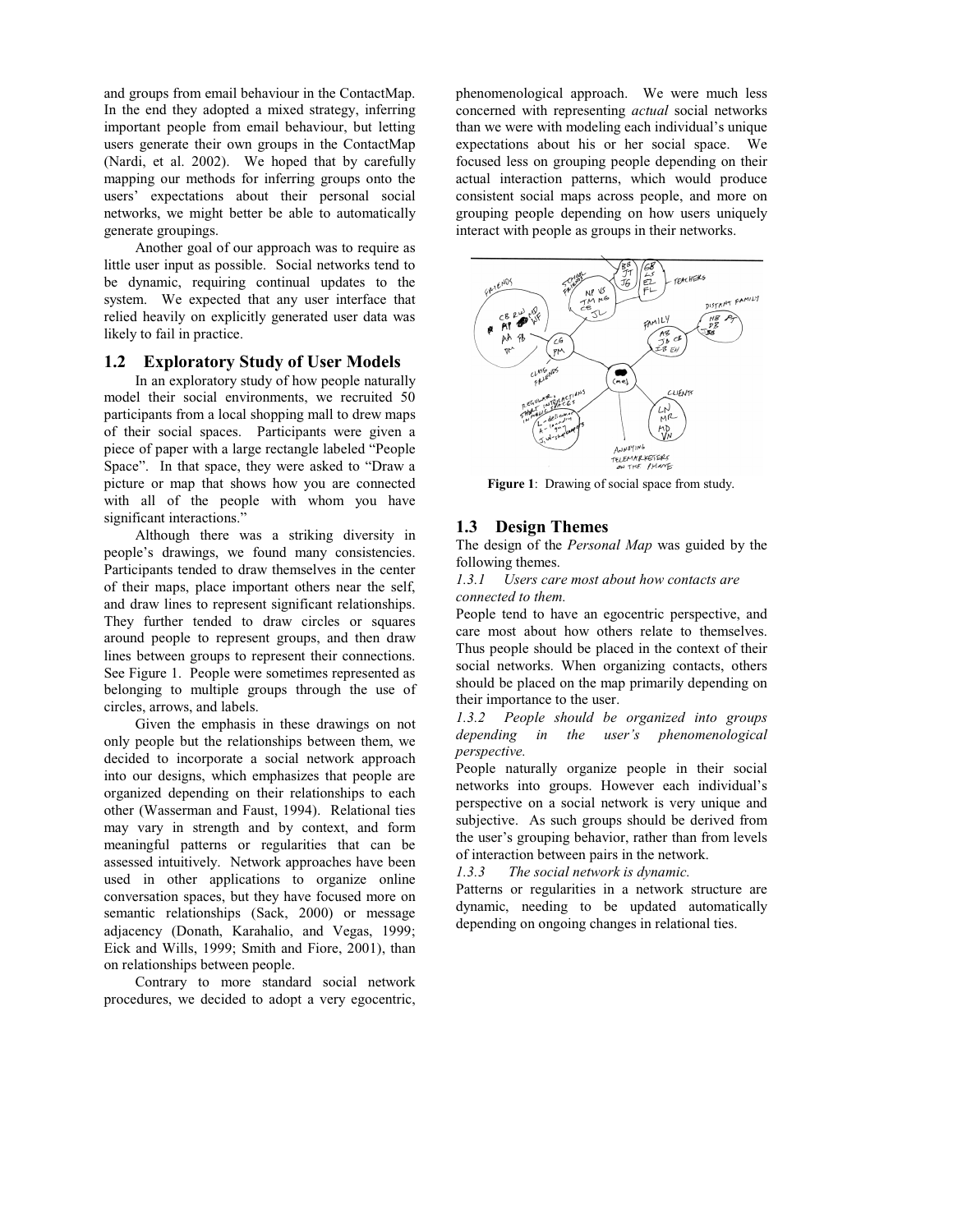## **2 The Personal Map**

The Personal Map application was developed primarily as a contact visualization tool where people can explore their social networks. There is little contact management to perform, because contacts are organized automatically. The Personal Map infers important people and groups by analyzing users' email behaviour, and then provides users with social maps of their email social network. See Figure 2.





The goals of the Personal Map are first to automatically model and visualize the user's important people and groups, and then to facilitate communication.

 In the main view of the Personal Map, called the sector view, the user is placed in the center of the map, and the most important contacts are placed around the user in groups (sectors) depending on the user's tendency to email them together. These groups are dynamic, changing in time depending on their tendency to be emailed together. Users can adjust both the groups, to break them up into smaller groups or merge them into larger groups, and the number of people on the screen.

#### **2.1. Personal Map Components**

The *Personal Map* application has two main components: a) data processing; and b) user interface. These components were developed to be fairly modular, to allow for easy modifications. Each component performs the following functions.

#### *2.1.1 Data processing*

*Data collection.* The first step is to collect the data required to quantify information about people and their relationships. The data collection phase downloads the email headers for all mail (sent and received) from the inbox and archived stores.

 *Data filtering*. Before we analyze the user's email behaviour, we filter out anyone who has not been emailed directly by the user. We further filter depending on the date of the emails. The time span of the filter affects the extent to which we capture short-term groups or long-term groups. In the work context we have found that a month's worth of email provides a good mix of short-term and long-term groups.

 *Developing the similarity measure*. In order to map onto the users' mental models of their groups, we measure similarity between contacts as the extent to which they tend to co-occur in the users' email to, from, and cc: lists. This is distinct from past measures of similarity between people in email network analyses, in that we are measuring the user's tendency to put people together in groups rather than measuring the number of direct exchanges between pairs of people in an email network.

 People who tend to co-occur on emails with fewer people should be more similar than people who tend to co-occur on emails with many other people. We use a significance function that depends on the number of people in the email to weight the contribution of each email to the similarity among all of the people on that email.

 We further normalize the similarity value between each pair of people by the number of times each person occurs in emails separately, so that their similarity is smaller if they are each in a large number of emails overall.

 *Grouping people.* Once we have calculated our similarity matrix, people can be clustered into groups. We use hierarchical agglomerative cluster analysis to group people, which creates new clusters iteratively by merging smaller clusters (Aldenderfer and Blashfield, 1974).

*2.1.2 Visualization* 

The primary view of the Personal Map is the sector view. See Figure 2. By default, the sector view places the owner of the email data in the center of the map. We call this the focal point. The clusters of most related people from the hierarchical cluster analysis are arranged into sectors around the focal point, like slices of pie. Within each sector, the people are arranged along the radial dimension so that the people most similar to the focal point are placed closer to the focal point. Originally we had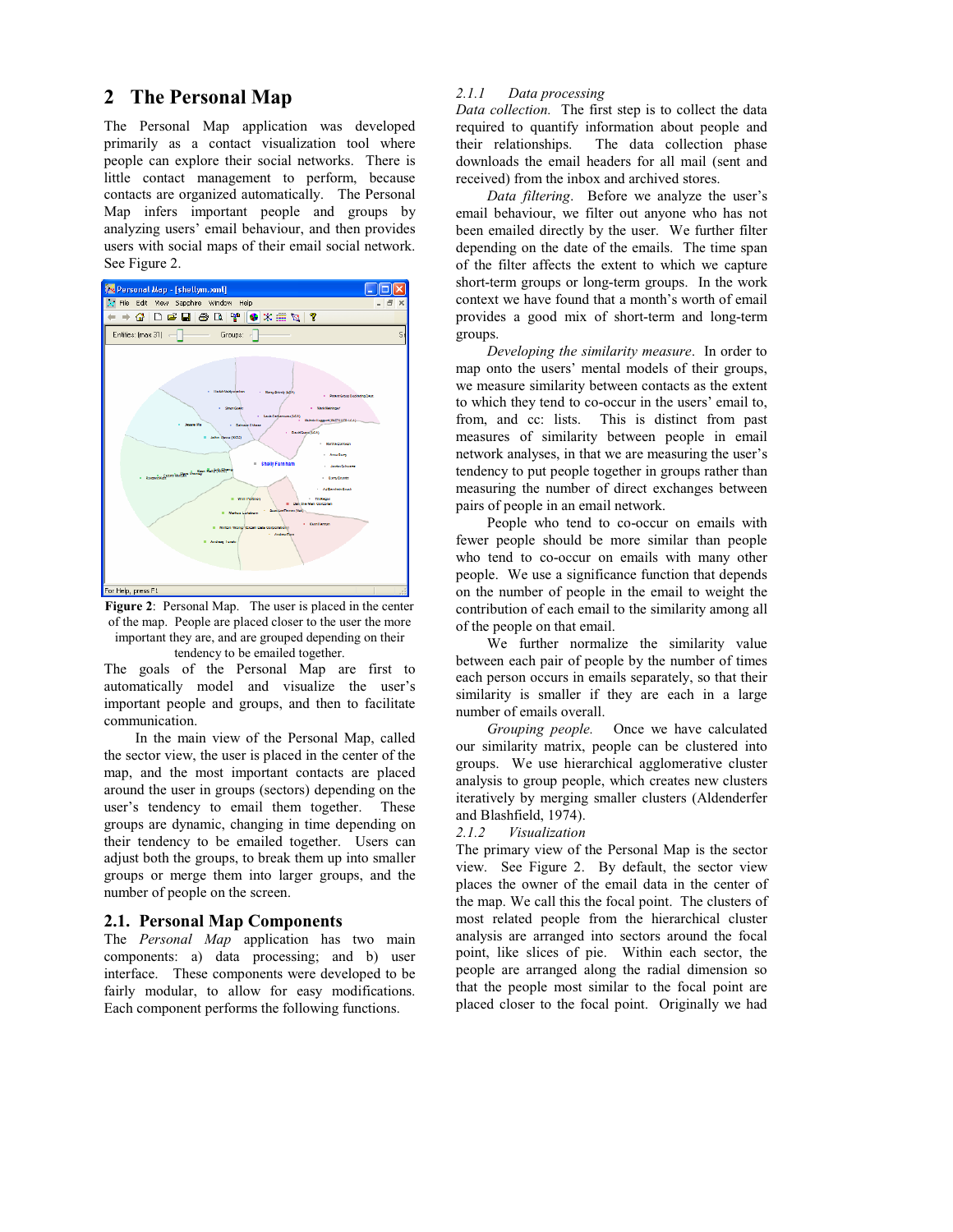clustered people grouped on lines radiating from the focus point, but users had trouble distinguishing the groups. We increased the group's distinctiveness by creating colored sectors for each cluster using a Voronoi diagram (Guibas and Stolfi, 1985).

 As the user changes map parameters such as number of groups, the view animates the change by interpolating positions from one map to another map. This continuous transition reinforces the impression to the user that the groups are dynamic rather than immutable.

 The user may select the number of people to include in the view, and change the focus of the map. In the default view each person in the user's social network may belong to only one group. However when a user places a person into the focus of the map, the user can see that person's multiple group memberships, one for each sector (as inferred from the user's personal email data).

 We were concerned that the sector view might take too much desktop real estate, so we also provided a standard list view in the *Personal Map* application. The list view has the advantage of allowing users to re-sort contacts by group, name, importance, and recency of contact.

#### **2.2 Email Integration**

As mentioned earlier, the Personal Map application was developed as a tool for exploring automated models of social networks. It was not intended for communication, so the user interface takes up too much desk top real estate, it is not directly integrated with email, and it does not update regularly. We decided to integrate our similarity and clustering information into an email client to see if it would facilitate communication.



**Figure 3**: Outlook add-on, with dynamic lists of related contacts and groups that update depending on who is in the TO: and CC: fields.

To do so, we developed a new message add-on form for Outlook that incorporates dynamic lists of related people and groups from which users might easily select contacts to populate the to: and cc: fields of their emails. See Figure 3.

 The dynamic lists provide ordered suggestions of the next single person or group the user may want to address in an email. When the user opens a new message, the list is sorted by similarity to the user. The list is then updated depending on who has been added to the TO: and CC: fields, such that those most similar to the already selected contacts are at the top of the list.

## **3 User Study**

We completed a user study to get feedback about the underlying model and user interface of the *Personal Ma*p, and test whether its integration into email through lists of related contacts and groups would facilitate communication.

#### **3.1 Methods**

#### *3.1.1 Participants*

Fifteen company employees (6 male, 9 female) participated in the user study in exchange for a lunch coupon. Participants were on average 33 years of age, had been at the company an average of 4 years, and had job positions that required a fair amount of interaction with others. We recruited participants from within the company because the software needed to run on machines with the right software configuration. We collected usage data for over one week. One participant did not install the application due to technical problems, and for several users the Outlook add-on form was not installed properly. Their results were not included in some of the analyses. All participants used Microsoft Outlook as their primary email client.

#### *3.1.2 Procedures*

Participants completed the user study in their own offices using their own computers. They were guided through a series of study tasks by the researcher with the help of a packet which outlined the steps of the study. Participants first completed a background and general contact usage questionnaire. As a part of the questionnaire, participants provided a list of email contacts that would later be used in a timed email task.

 Participants then installed the application, including both the *Personal Map* and the Outlook add-on. They were trained in the use of each application, and then completed a structured interview and questionnaire during which they were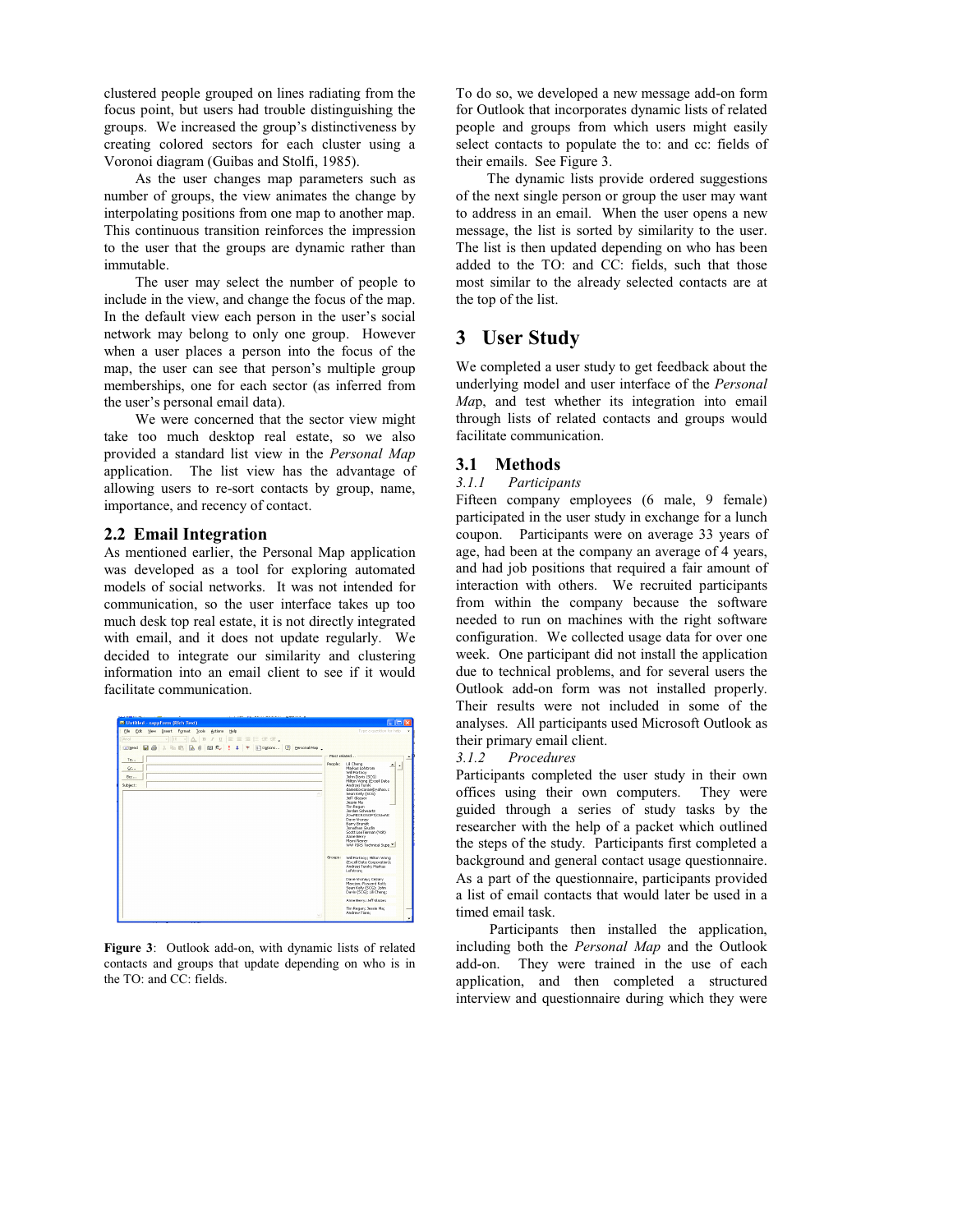asked a series of questions about the accuracy and usability of the application. Participants then completed a timed task, where they emailed individuals and groups using both their standard method, and using the Outlook add-on. Order of email type (standard method vs. Outlook add-on) was counterbalanced. We then left the application running on the participants' desktops for about a week. Over the course of the week we logged usage patterns in both the Outlook add-on and the *Personal Map* application. At the end of the week, participants completed a final questionnaire.

#### **3.2 Results**

Our results are divided into the following sections: a) pre-questionnaire results, b) the *Personal Map* accuracy and usability, and c) email integration.

#### *3.2.1 Pre-questionnaire*

We first wanted to know whether people tended to work with others in groups, defined as 3-10 people focused on a particular project. People on average reported working with 6 work groups  $(SD = 4.2)$ , and 33% indicated that these groups changed a fair amount over time. On average, these groups tended to be represented by distribution lists formed through the company's directory system  $(M = 5.1$ , where  $1 =$ not at all and 7 = extremely so), though not extremely so. People reported using 6 distribution lists regularly.

 People reported emailing about 22 unique people in a typical day and about 56 unique people in a month. They indicated that their contacts were not very organized  $(M = 2.3)$ . 85% of participants reported spending no time organizing their contacts, and on another question 53% reported not keeping them up to date.

 We asked participants to rank order how they would go about finding a particular email address. We found that on average the number one method was to sort the inbox by name, and then scan through the inbox. When asked how they normally enter email addresses into the TO: and CC: fields in email, people reported that they generally start typing names, and then use the auto-complete feature. Note the auto-complete feature, which completes an email address using a name or email prefix, can access both the user's inbox and the company's address directory through an additional alt-k key stroke. The least common method was to go the contacts folder, and find the address there. See Table 1.

 In sum, our participants regularly interact with dynamic groups, and some but not all of these groups are represented by email distribution lists. People tended to not use or update their contact lists.

| Method for putting people in email TO: and                                                        |      |      |  |
|---------------------------------------------------------------------------------------------------|------|------|--|
| CC: fields                                                                                        | Mean | SD   |  |
| Start to type in names, and then use the auto-<br>complete feature and/or scan for the right name |      |      |  |
| in the drop down list that appears.                                                               | 4.0  | 0.85 |  |
| Type in memorized email addresses                                                                 | 3.3  | 1.05 |  |
| Find an email from that person in the inbox, and                                                  |      |      |  |
| hit reply                                                                                         | 2.9  | 0.74 |  |
| Type in a full name, and then hit alt-K to find                                                   |      |      |  |
| them in the company directory                                                                     | 2.7  | 1.11 |  |
| Go to my sent mail folder, and hit reply.                                                         | 2.3  | 0.72 |  |
| Go to my contacts folder, and find their email                                                    |      |      |  |
| address there                                                                                     | 1.5  | 0.52 |  |

5, where  $1 =$  never and  $5 =$  always.

*3.2.2 Personal Map usability and accuracy*  After introducing people to the *Personal Map* and allowing them to adjust grouping in the user interface, we had them rate the extent to which the sector view accurately represented their actual email space. Most users rated it as very accurate  $(M = 5.7)$ , on a scale of 1 to 7). See Figure 6.

#### **Ratings of** *Personal Map* **Accuracy**



 Although the *Personal Map* accurately mapped onto how people thought about their groups, the researcher observed from user comments discrepancies between the users' expectations and the map's underlying model. Users expected the importance and clustering information to be determined by whom they had *sent* emails to as a group, and not by the grouping in emails they had *received*. In cases where people were clustered together through small similarity values, users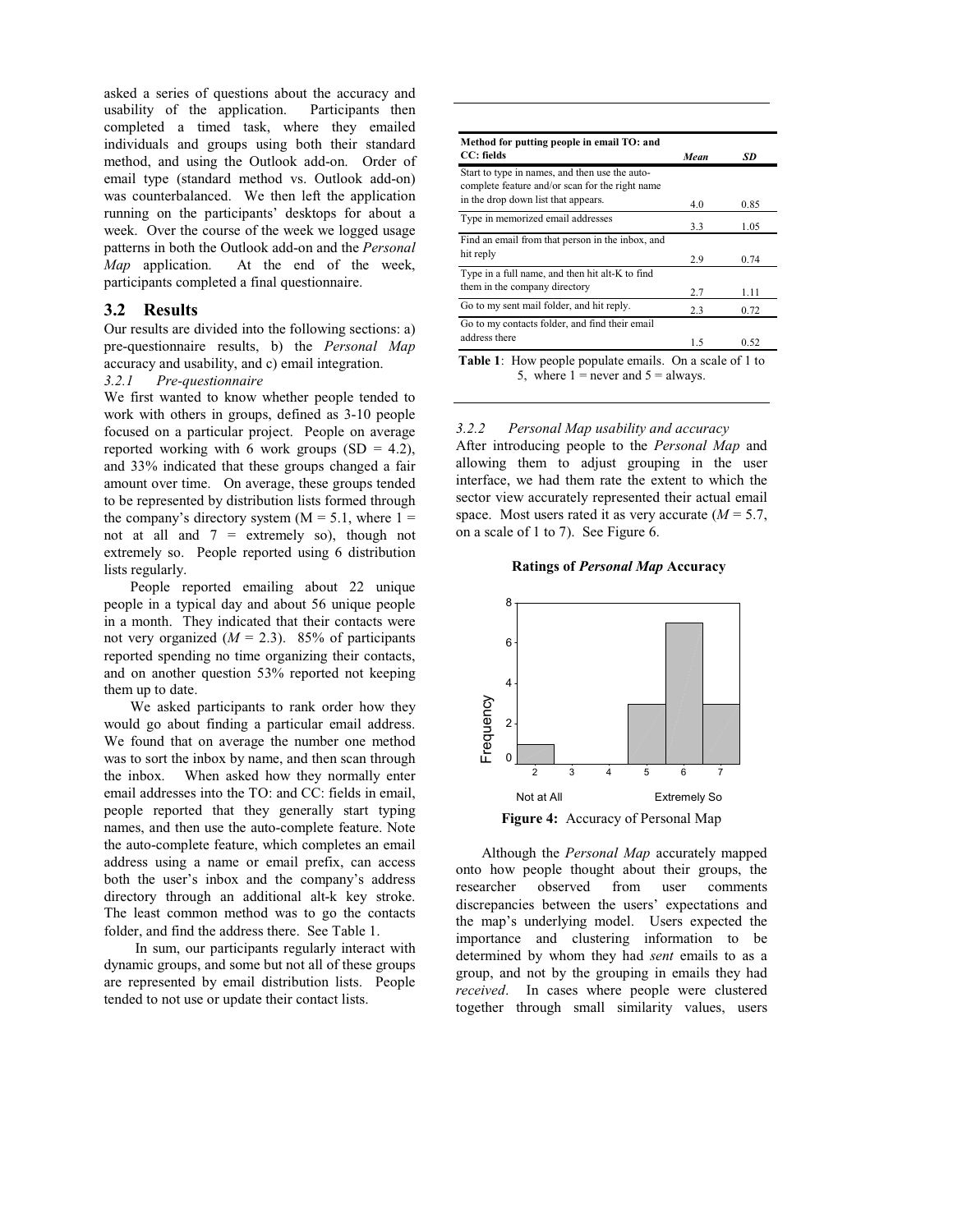thought the clusters were erroneous. It would be better to cluster based only on strong or moderately strong similarities.

 In addition to finding the map accurate, users reported liking the sector view  $(M = 5.1,$  where  $1 =$ not at all and  $7 =$  extremely so), and did not find it confusing or difficult to use  $(M = 2.9)$ . Over the course of the study we gave participants several opportunities to provide open-ended feedback about the *Personal Map*. People reported finding it easy<br>to understand and attractive. Several people to understand and attractive. spontaneously commented "that's cool" or "wow" when first viewing it. One person noted it "makes more sense 'sooner' than contact list."

 Although people thought the *Personal Map* was accurate and attractive, they were not confident they would use it  $(M = 3.6)$ . Participants rated the likelihood of actually using the *Personal Map* for a number of possible uses. See Table 2. The most highly rated possible use was to look at for fun, and the second most highly rated use was to start an email to a group of people.

| To what extent do you think you would use<br>your Personal Map for each of these possible |      |      |
|-------------------------------------------------------------------------------------------|------|------|
| uses?                                                                                     | Mean | SD   |
| Just look at for fun.                                                                     | 4.7  | 1.65 |
| Start an email to a group of people.                                                      | 4.0  | 2.22 |
| Get a sense of who is in my social network.                                               | 3.8  | 1.97 |
| Find information about a recent contact.                                                  | 3.7  | 2.30 |
| Figure out whom I have emailed over a certain                                             |      |      |
| time period that I specified.                                                             | 3.3  | 1.73 |
| Start an email to an individual.                                                          | 31   | 2.23 |

**Table 2:** Extent to which people would use Personal Map for a variety of reasons, where  $1 =$  not at all, and  $7 =$ extremely so.

 When participants were asked through an openended question which features they expected they might use, four participants said they would use it to email groups. One participant mentioned liking the groups because they might help remind her of individuals she would otherwise forget. A few mentioned it provided a useful tool for viewing recent activities.

 The *Personal Map* was instrumented to allow us to see which features were most used. Over the course of about a week, people opened the *Personal Map* application on average about two times each (*M*   $= 1.9$  times,  $SD = .88$ ). The most common activity

was adjusting the group slider, which broke the sectors down into smaller groups or merged them into bigger groups. Only four users started an email from the *Personal Map*.

 Most of the general open-ended comments were fairly positive:

*It seems to represent who I communicate with in layouts that are intuitive to me.* 

*It provides a great big picture view of my activities, and I like that.* 

However, a few people wanted more explanation of our underlying model.

*It will become more useful if there are more explanations on the relationships of groups it creates.* 

 When asked how they might improve the *Personal Map*, people suggested greater integration with their email clients, an ability to navigate to specific emails from groups, and an ability to directly modify the people and groupings.

#### *3.2.3 Email integration*

As mentioned earlier, we had people install the Outlook new email add-on so that we could assess whether the lists of related people and groups, based on our similarity and clustering analyses, would facilitate communication.

 Prior to viewing the *Personal Map*, we showed participants the related people list in the Outlook add-on and asked them to explain the logic behind the list of related people. 80% accurately figured out it was ordered by default by frequency of interaction with the user, 20% did not know how it was ordered. We then asked whether our suggested groups made sense to them. Participants reported that they were somewhat sensible  $(M = 5.0)$ . The apparent reduced accuracy of the add-on's groups relative to the *Personal Map* sector view highlights the importance of the user being able to adjust the grouping tolerance.

 People were fairly neutral in their ratings of the email add-on's list of related people, on average only somewhat liking it  $(M = 4.0)$ , being only somewhat likely to use it  $(M = 4.1)$ , and thinking it somewhat confusing or difficult to use  $(M = 3.5)$ . Participants generally indicated that while it was useful to have a list of important, related people, they did not care for the way the list changed order depending on whom had already been selected because it made it difficult to scan for names.

 We had participants complete a timed task to assess whether using the list of related people would aid or hinder communication. First they listed three people they were likely to email every day, three people they were likely to email once every week or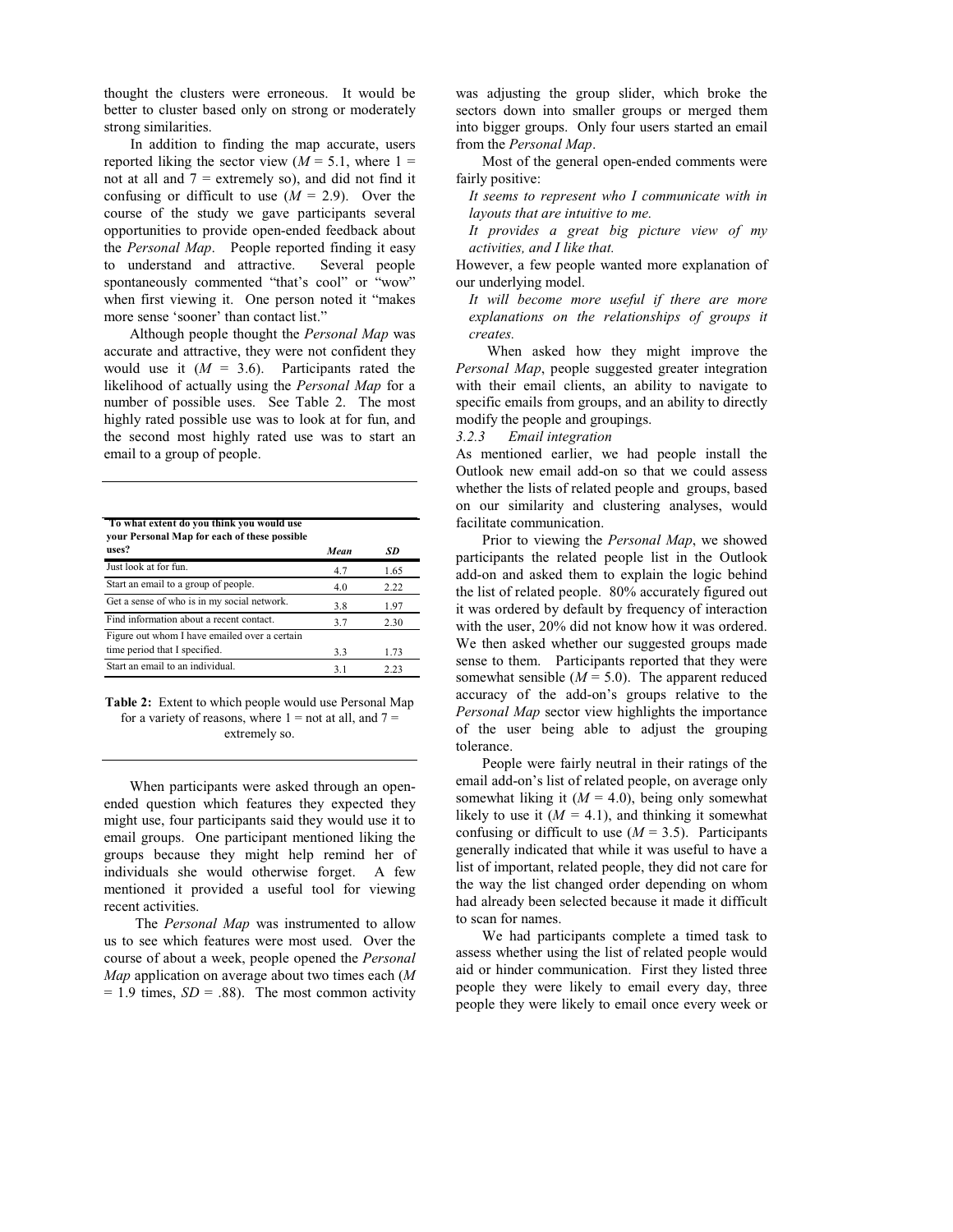so, and then three groups of 3-4 people they were likely to email together. Then participants went through each item in the list, and started an email for each item. We timed from the moment they opened the new email add-on form, to the moment they were ready to send the email. Each participant completed the timed email task both using their regular methods to start an email, and using the related people list. Order was counterbalanced. We analyzed the times using a multivariate analysis of variance with condition (normal method vs. list of related contacts method) entered as a within-subjects factor.

 We found no difference in times in seconds for frequently used names between the normal method (*M* = 4.7s) and the list of related contacts method (*M*  $= 4.3$ s),  $F(3, 7) = .9$ , *ns*. However for infrequently used names participants were significantly slowed down when using the list of related contacts  $(M =$ 8.2s) compared to the normal method  $(M = 3.9s)$ ,  $F(3, 7) = 7.29$ ,  $p < .02$ . Observation of participants while completing the task indicates selecting infrequent names took more time because of the need to scroll to the bottom of the list.

 When entering multiple names, again we found that people were slower when using the list of related contacts  $(M = 17.3s)$  than when using their normal method (M = 10.8s), F(3, 7) = 4.95, *p* < .04. People found it difficult to scan the list for names after the first one was selected because the list changed order. Overall, people were slower when using the contact list to select groups for 73% of the timed tasks, and slower when using their regular methods for 27% of the timed tasks. While most people expected to find the names where last seen in the list, a few people learned to trust that the most related name would appear at the top of the list, would scan for it there, and would find it quickly.

 The new email form was instrumented so that we could log user emailing behavior. Three participants uninstalled the application within twenty four hours of the introductory session due to technical problems. The remaining participants had the application running for 9.9 days  $(SD = 4.9)$ . People on average sent 17.5 emails per day (for each day they sent at least one). 62% of emails sent were replies, 23% were new, and 15% were forwards. On average, 72% of emails were sent to only one person, 14% were sent to two people, and 14% were sent to three or more people. 84% of the names were put into the TO: field, and 16% were put into the CC: field.

 We found that people on average used the list of related contacts in 7% of emails sent. Excluding replies (which already have a populated TO field),

people used the list of related contacts in 12% of emails. We would expect if the list of related contacts particularly helped users email multiple people, users would be more likely to select contacts from the list when emailing more than one person. As expected, people used the list of related contacts in 5% of emails sent to one person, and in 8% of emails sent to more than one person,  $F(1, 10) = 2.28$ ,  $p = 0.08$ , 1-tailed. The groups feature was used only once.

 In sum, participations liked the presence of the list of related contacts, used it in 12% of all new and forwarded emails, and were more likely to use it when emailing multiple people. However, participants did not like the dynamic nature of the list. Lists that change order are hard to use because the spatial memory of where every item can be found is lost. Even so, some users learned to trust the dynamic list and found it useful.

## **4 Summary and Next Steps**

Our underlying model of the user's social network appears to be reasonably accurate, and people particularly liked the *Personal Map* sector view. However, people did not use the *Personal Map* application*,* at least in part because it was not integrated into an email client. We attempted to incorporate some of the importance and grouping information into a dynamic list of related contacts, however people did not care for the way the list changed order.

We are currently exploring better UIs for representing these dynamic relationships and groups. See Figure 5.



**Figure 5**: New iterations of the user interface, including alphabetical contact list and profile.